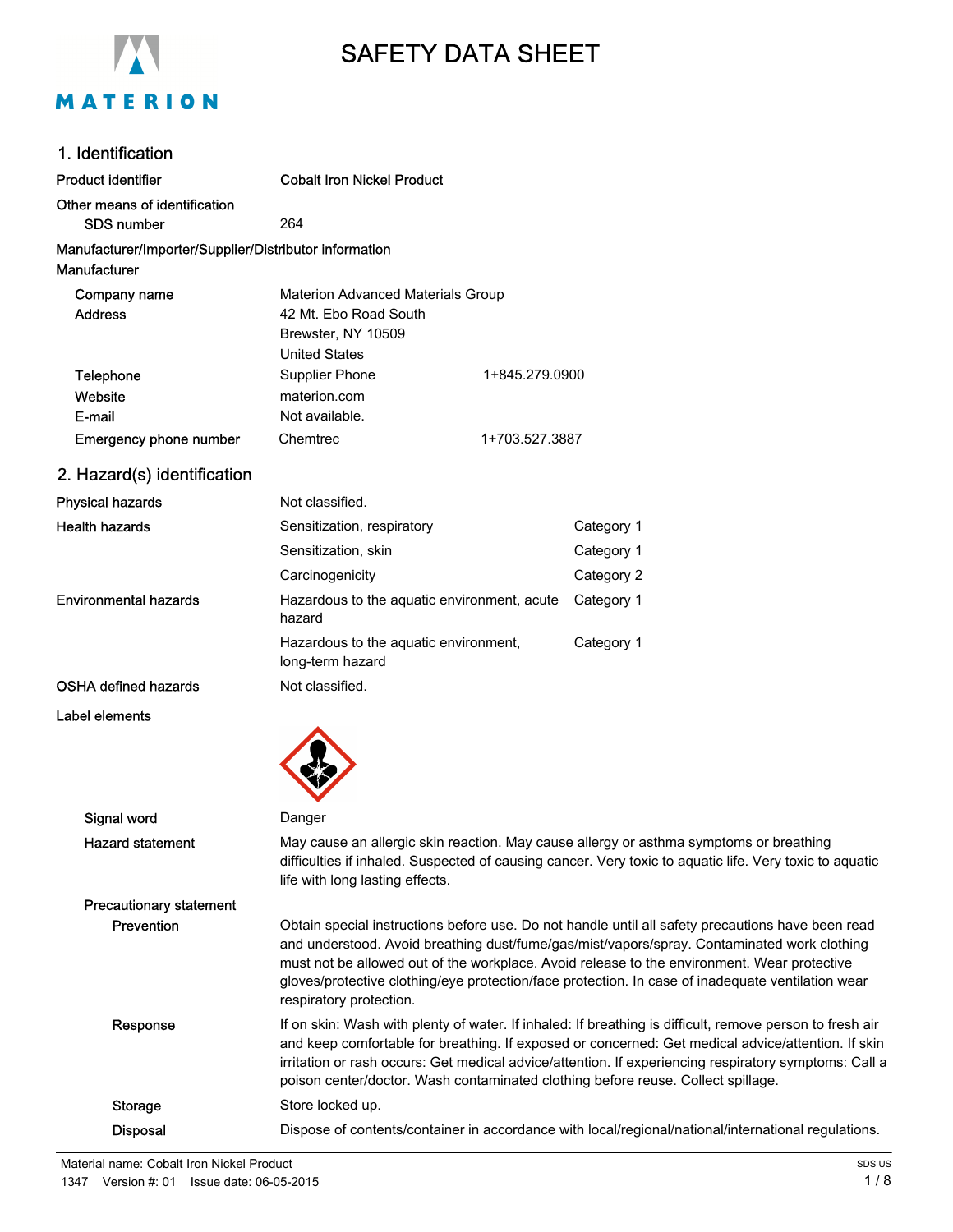None known.

Supplemental information 90.87% of the mixture consists of component(s) of unknown acute hazards to the aquatic environment. 24.99% of the mixture consists of component(s) of unknown long-term hazards to the aquatic environment.

#### 3. Composition/information on ingredients

#### Mixtures

| Chemical name | Common name and synonyms | <b>CAS</b> number | %          |
|---------------|--------------------------|-------------------|------------|
| Cobalt        |                          | 7440-48-4         | $50 - 95$  |
| Iron          |                          | 7439-89-6         | $5 - 50$   |
| <b>Nickel</b> |                          | 7440-02-0         | $0.1 - 20$ |

\*Designates that a specific chemical identity and/or percentage of composition has been withheld as a trade secret.

#### 4. First-aid measures

| Inhalation                                                                   | If breathing is difficult, remove to fresh air and keep at rest in a position comfortable for breathing.<br>Oxygen or artificial respiration if needed. Do not use mouth-to-mouth method if victim inhaled the<br>substance. Induce artificial respiration with the aid of a pocket mask equipped with a one-way<br>valve or other proper respiratory medical device. If experiencing respiratory symptoms: Call a<br>POISON CENTER or doctor/physician. |
|------------------------------------------------------------------------------|----------------------------------------------------------------------------------------------------------------------------------------------------------------------------------------------------------------------------------------------------------------------------------------------------------------------------------------------------------------------------------------------------------------------------------------------------------|
| Skin contact                                                                 | Remove contaminated clothing immediately and wash skin with soap and water. In case of<br>eczema or other skin disorders: Seek medical attention and take along these instructions.                                                                                                                                                                                                                                                                      |
| Eye contact                                                                  | Rinse with water. Get medical attention if irritation develops and persists.                                                                                                                                                                                                                                                                                                                                                                             |
| Ingestion                                                                    | Rinse mouth. If ingestion of a large amount does occur, call a poison control center immediately.                                                                                                                                                                                                                                                                                                                                                        |
| Most important<br>symptoms/effects, acute and<br>delayed                     | Coughing. Difficulty in breathing. May cause an allergic skin reaction. Dermatitis. Rash.                                                                                                                                                                                                                                                                                                                                                                |
| Indication of immediate medical<br>attention and special treatment<br>needed | Provide general supportive measures and treat symptomatically. Keep victim under observation.<br>Symptoms may be delayed.                                                                                                                                                                                                                                                                                                                                |
| <b>General information</b>                                                   | IF exposed or concerned: Get medical advice/attention. Ensure that medical personnel are aware<br>of the material(s) involved, and take precautions to protect themselves. Wash contaminated<br>clothing before reuse.                                                                                                                                                                                                                                   |
| 5. Fire-fighting measures                                                    |                                                                                                                                                                                                                                                                                                                                                                                                                                                          |
| Suitable extinguishing media                                                 | Powder. Dry sand.                                                                                                                                                                                                                                                                                                                                                                                                                                        |
| Unsuitable extinguishing media                                               | Do not use water jet as an extinguisher, as this will spread the fire.                                                                                                                                                                                                                                                                                                                                                                                   |
| Specific hazards arising from<br>the chemical                                | During fire, gases hazardous to health may be formed.                                                                                                                                                                                                                                                                                                                                                                                                    |
| Special protective equipment<br>and precautions for firefighters             | Self-contained breathing apparatus and full protective clothing must be worn in case of fire.                                                                                                                                                                                                                                                                                                                                                            |
| Fire fighting<br>equipment/instructions                                      | Move containers from fire area if you can do so without risk.                                                                                                                                                                                                                                                                                                                                                                                            |
| Specific methods                                                             | Use standard firefighting procedures and consider the hazards of other involved materials.                                                                                                                                                                                                                                                                                                                                                               |
| General fire hazards                                                         | No unusual fire or explosion hazards noted.                                                                                                                                                                                                                                                                                                                                                                                                              |

#### 6. Accidental release measures

#### Personal precautions, protective equipment and emergency procedures

Keep unnecessary personnel away. Keep people away from and upwind of spill/leak. Wear appropriate protective equipment and clothing during clean-up. Do not touch damaged containers or spilled material unless wearing appropriate protective clothing. Ensure adequate ventilation. Local authorities should be advised if significant spillages cannot be contained. For personal protection, see section 8 of the SDS.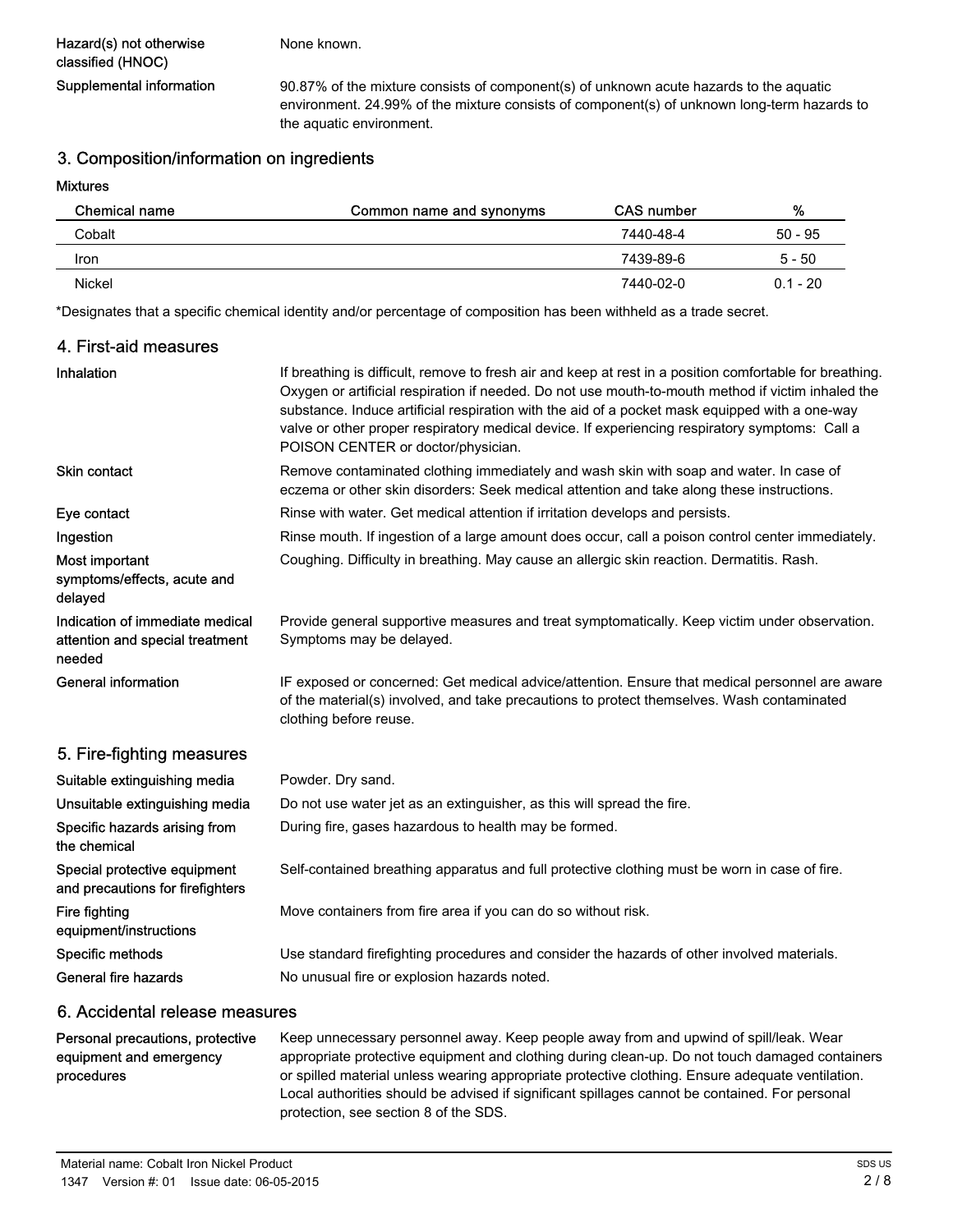| Methods and materials for<br>containment and cleaning up        | This material is classified as a water pollutant under the Clean Water Act and should be prevented<br>from contaminating soil or from entering sewage and drainage systems which lead to waterways.<br>Stop the flow of material, if this is without risk. Following product recovery, flush area with water.<br>For waste disposal, see section 13 of the SDS.                                                                                                    |
|-----------------------------------------------------------------|--------------------------------------------------------------------------------------------------------------------------------------------------------------------------------------------------------------------------------------------------------------------------------------------------------------------------------------------------------------------------------------------------------------------------------------------------------------------|
| <b>Environmental precautions</b>                                | Avoid release to the environment. Prevent further leakage or spillage if safe to do so. Avoid<br>discharge into drains, water courses or onto the ground. Inform appropriate managerial or<br>supervisory personnel of all environmental releases.                                                                                                                                                                                                                 |
| 7. Handling and storage                                         |                                                                                                                                                                                                                                                                                                                                                                                                                                                                    |
| Precautions for safe handling                                   | Obtain special instructions before use. Do not handle until all safety precautions have been read<br>and understood. Provide adequate ventilation. Avoid breathing dust/fume/gas/mist/vapors/spray.<br>Avoid contact with eyes, skin, and clothing. Avoid prolonged exposure. Should be handled in<br>closed systems, if possible. Wear appropriate personal protective equipment. Avoid release to the<br>environment. Observe good industrial hygiene practices. |
| Conditions for safe storage,<br>including any incompatibilities | Store locked up. Store in original tightly closed container. Store in a well-ventilated place. Store<br>away from incompatible materials (see Section 10 of the SDS).                                                                                                                                                                                                                                                                                              |

### 8. Exposure controls/personal protection

### Occupational exposure limits

### US. OSHA Table Z-1 Limits for Air Contaminants (29 CFR 1910.1000)

| Components                                                            | <b>Type</b>                                                             |                                                                                             |              | Value                | Form                                                                                                                                                                                                                                                                                    |
|-----------------------------------------------------------------------|-------------------------------------------------------------------------|---------------------------------------------------------------------------------------------|--------------|----------------------|-----------------------------------------------------------------------------------------------------------------------------------------------------------------------------------------------------------------------------------------------------------------------------------------|
| Cobalt (CAS 7440-48-4)                                                | PEL                                                                     |                                                                                             |              | $0.1$ mg/m $3$       | Dust and fume.                                                                                                                                                                                                                                                                          |
| Nickel (CAS 7440-02-0)                                                | PEL                                                                     |                                                                                             |              | 1 $mg/m3$            |                                                                                                                                                                                                                                                                                         |
| <b>US. ACGIH Threshold Limit Values</b>                               |                                                                         |                                                                                             |              |                      |                                                                                                                                                                                                                                                                                         |
| Components                                                            | Type                                                                    |                                                                                             |              | Value                | Form                                                                                                                                                                                                                                                                                    |
| Cobalt (CAS 7440-48-4)                                                | <b>TWA</b>                                                              |                                                                                             |              | $0.02$ mg/m $3$      |                                                                                                                                                                                                                                                                                         |
| Nickel (CAS 7440-02-0)                                                | <b>TWA</b>                                                              |                                                                                             |              | $1.5 \text{ mg/m}$ 3 | Inhalable fraction.                                                                                                                                                                                                                                                                     |
| US. NIOSH: Pocket Guide to Chemical Hazards                           |                                                                         |                                                                                             |              |                      |                                                                                                                                                                                                                                                                                         |
| Components                                                            | Type                                                                    |                                                                                             |              | Value                | Form                                                                                                                                                                                                                                                                                    |
| Cobalt (CAS 7440-48-4)                                                | <b>TWA</b>                                                              |                                                                                             |              | $0.05$ mg/m $3$      | Dust and fume.                                                                                                                                                                                                                                                                          |
| Nickel (CAS 7440-02-0)                                                | <b>TWA</b>                                                              |                                                                                             |              | $0.015$ mg/m $3$     |                                                                                                                                                                                                                                                                                         |
| <b>Biological limit values</b>                                        |                                                                         |                                                                                             |              |                      |                                                                                                                                                                                                                                                                                         |
| <b>ACGIH Biological Exposure Indices</b>                              |                                                                         |                                                                                             |              |                      |                                                                                                                                                                                                                                                                                         |
| Components                                                            | Value                                                                   | <b>Determinant</b>                                                                          | Specimen     | <b>Sampling Time</b> |                                                                                                                                                                                                                                                                                         |
| Cobalt (CAS 7440-48-4)                                                | $15 \mu g/l$                                                            | Cobalt                                                                                      | Urine        | $\star$              |                                                                                                                                                                                                                                                                                         |
|                                                                       | $1$ µg/l                                                                | Cobalt                                                                                      | <b>Blood</b> | $\star$              |                                                                                                                                                                                                                                                                                         |
| * - For sampling details, please see the source document.             |                                                                         |                                                                                             |              |                      |                                                                                                                                                                                                                                                                                         |
| <b>Control parameters</b>                                             | Follow standard monitoring procedures.                                  |                                                                                             |              |                      |                                                                                                                                                                                                                                                                                         |
| Individual protection measures, such as personal protective equipment |                                                                         |                                                                                             |              |                      |                                                                                                                                                                                                                                                                                         |
| Eye/face protection                                                   | If contact is likely, safety glasses with side shields are recommended. |                                                                                             |              |                      |                                                                                                                                                                                                                                                                                         |
| <b>Skin protection</b><br>Hand protection                             | supplier.                                                               | Wear appropriate chemical resistant gloves. Suitable gloves can be recommended by the glove |              |                      |                                                                                                                                                                                                                                                                                         |
| Other                                                                 |                                                                         |                                                                                             |              |                      | Wear appropriate chemical resistant clothing. Use of an impervious apron is recommended.                                                                                                                                                                                                |
| <b>Respiratory protection</b>                                         | Wear positive pressure self-contained breathing apparatus (SCBA).       |                                                                                             |              |                      |                                                                                                                                                                                                                                                                                         |
| <b>Thermal hazards</b>                                                | Wear appropriate thermal protective clothing, when necessary.           |                                                                                             |              |                      |                                                                                                                                                                                                                                                                                         |
| General hygiene considerations                                        | workplace.                                                              |                                                                                             |              |                      | Always observe good personal hygiene measures, such as washing after handling the material<br>and before eating, drinking, and/or smoking. Routinely wash work clothing and protective<br>equipment to remove contaminants. Contaminated work clothing should not be allowed out of the |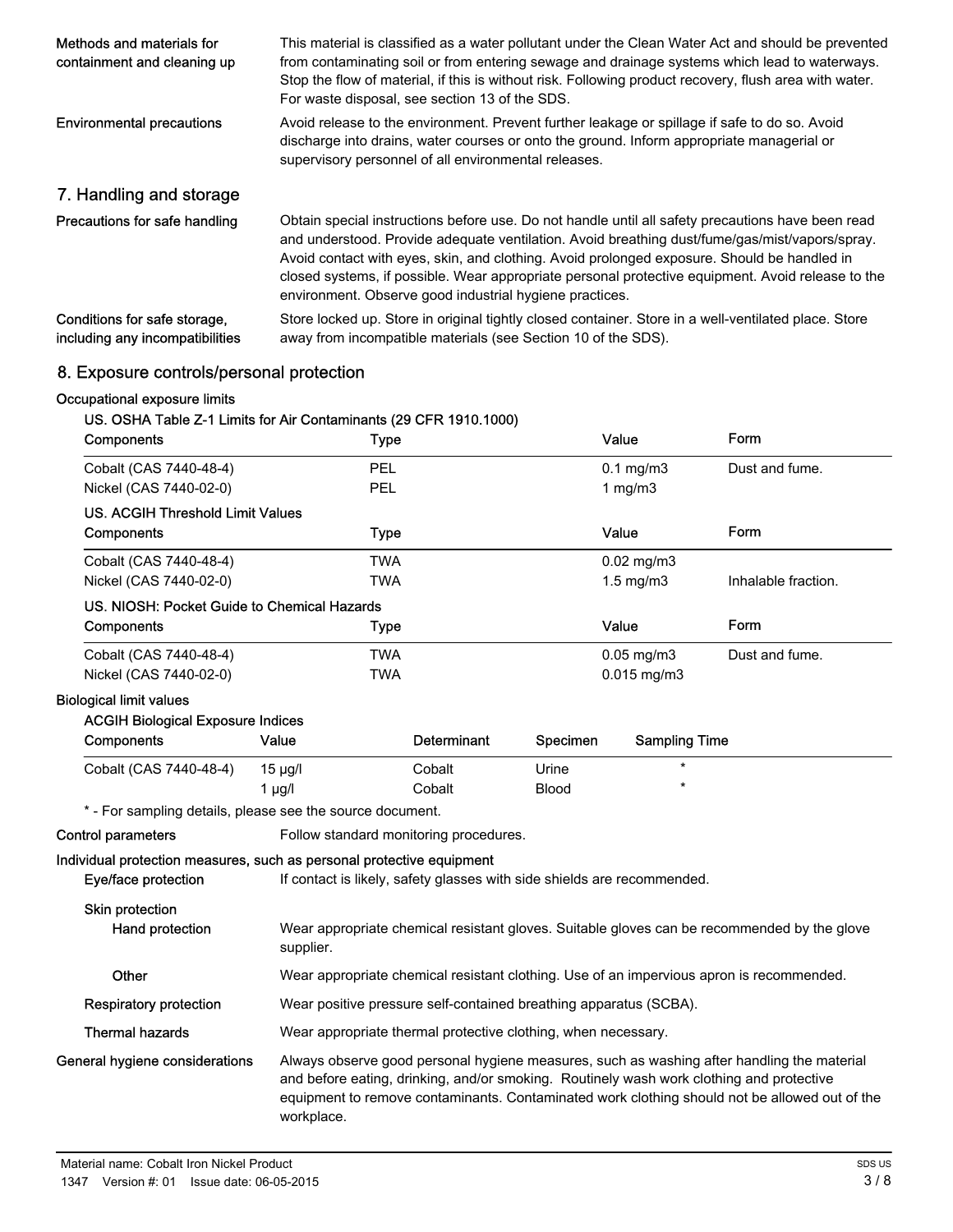## 9. Physical and chemical properties

| Appearance                                        |                                                                                               |
|---------------------------------------------------|-----------------------------------------------------------------------------------------------|
| <b>Physical state</b>                             | Solid.                                                                                        |
| Form                                              | Solid.                                                                                        |
| Color                                             | Not available.                                                                                |
| Odor                                              | Not applicable.                                                                               |
| <b>Odor threshold</b>                             | Not available.                                                                                |
| pH                                                | Not available.                                                                                |
| Melting point/freezing point                      | 2651 °F (1455 °C) estimated                                                                   |
| Initial boiling point and boiling<br>range        | 4946 °F (2730 °C) estimated                                                                   |
| Flash point                                       | Not available.                                                                                |
| <b>Evaporation rate</b>                           | Not available.                                                                                |
| Flammability (solid, gas)                         | Not available.                                                                                |
| Upper/lower flammability or explosive limits      |                                                                                               |
| Flammability limit - lower<br>(%)                 | Not available.                                                                                |
| Flammability limit - upper<br>(%)                 | Not available.                                                                                |
| Explosive limit - lower (%)                       | Not available.                                                                                |
| Explosive limit - upper (%)                       | Not available.                                                                                |
| Vapor pressure                                    | 0.00001 hPa estimated                                                                         |
| Vapor density                                     | Not available.                                                                                |
| <b>Relative density</b>                           | Not available.                                                                                |
| Solubility(ies)                                   |                                                                                               |
| Solubility (water)                                | Not available.                                                                                |
| <b>Partition coefficient</b><br>(n-octanol/water) | Not available.                                                                                |
| Auto-ignition temperature                         | Not applicable.                                                                               |
| <b>Decomposition temperature</b>                  | Not available.                                                                                |
| <b>Viscosity</b>                                  | Not available.                                                                                |
| Other information                                 |                                                                                               |
| <b>Density</b>                                    | 8.91 g/cm3 estimated                                                                          |
| <b>Explosive properties</b>                       | Not explosive.                                                                                |
| <b>Oxidizing properties</b>                       | Not oxidizing.                                                                                |
| Specific gravity                                  | 8.91 estimated                                                                                |
| 10. Stability and reactivity                      |                                                                                               |
| Reactivity                                        | The product is stable and non-reactive under normal conditions of use, storage and transport. |
| <b>Chemical stability</b>                         | Material is stable under normal conditions.                                                   |
| Possibility of hazardous<br>reactions             | No dangerous reaction known under conditions of normal use.                                   |
| <b>Conditions to avoid</b>                        | Contact with incompatible materials.                                                          |
| Incompatible materials                            | Strong acids. Strong oxidizing agents.                                                        |
| Hazardous decomposition<br>products               | No hazardous decomposition products are known.                                                |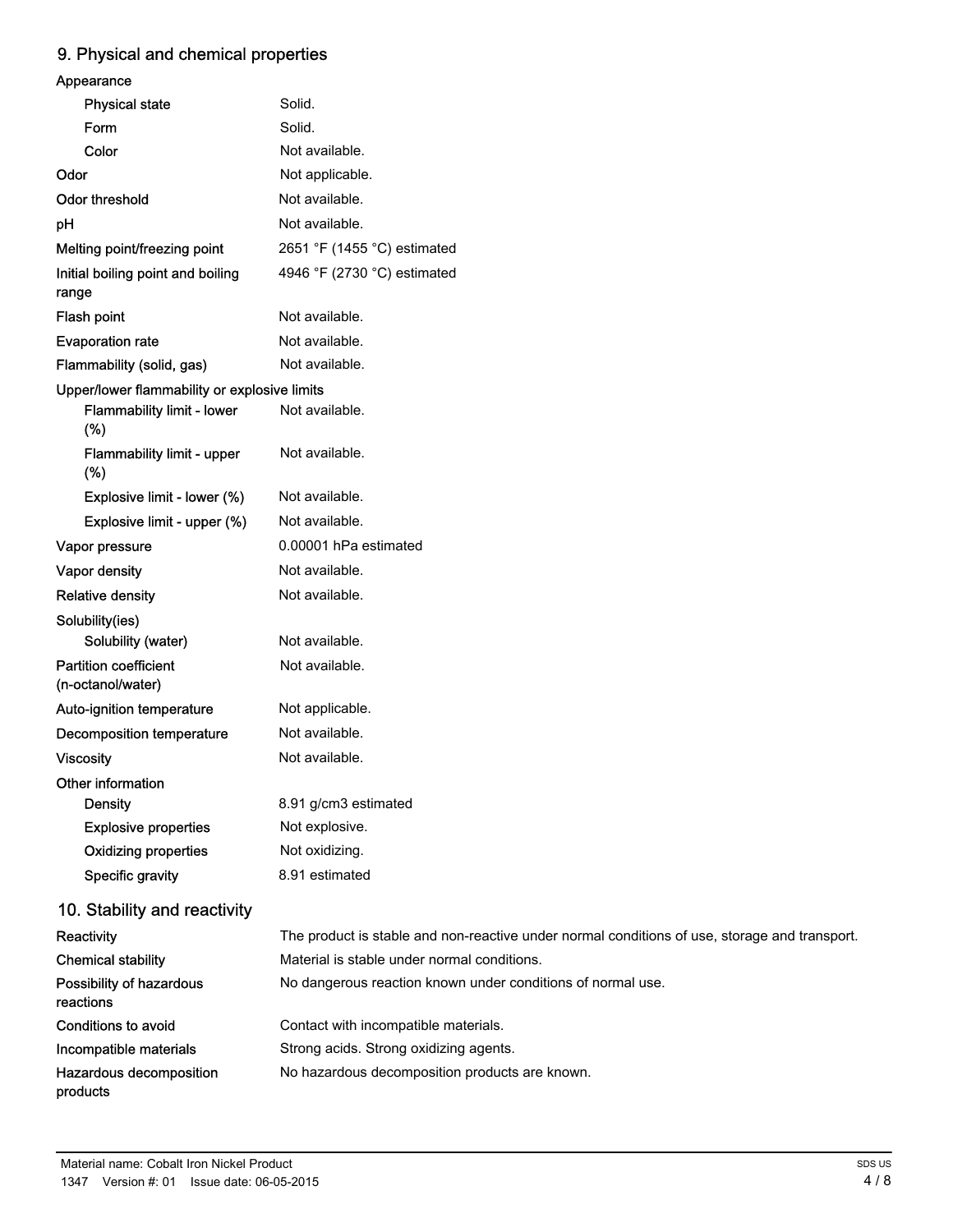### 11. Toxicological information

### Information on likely routes of exposure

| Inhalation                                                                         | May cause allergy or asthma symptoms or breathing difficulties if inhaled. Prolonged inhalation<br>may be harmful. |                                                                                           |                                   |  |  |
|------------------------------------------------------------------------------------|--------------------------------------------------------------------------------------------------------------------|-------------------------------------------------------------------------------------------|-----------------------------------|--|--|
| Skin contact                                                                       | May cause an allergic skin reaction.                                                                               |                                                                                           |                                   |  |  |
| Eye contact                                                                        | Direct contact with eyes may cause temporary irritation.                                                           |                                                                                           |                                   |  |  |
| Ingestion                                                                          | Expected to be a low ingestion hazard.                                                                             |                                                                                           |                                   |  |  |
| Symptoms related to the<br>physical, chemical and<br>toxicological characteristics |                                                                                                                    | Coughing. Difficulty in breathing. May cause an allergic skin reaction. Dermatitis. Rash. |                                   |  |  |
| Information on toxicological effects                                               |                                                                                                                    |                                                                                           |                                   |  |  |
| Acute toxicity                                                                     |                                                                                                                    | May cause an allergic skin reaction.                                                      |                                   |  |  |
| Skin corrosion/irritation                                                          |                                                                                                                    | Prolonged skin contact may cause temporary irritation.                                    |                                   |  |  |
| Serious eye damage/eye<br>irritation                                               |                                                                                                                    | Direct contact with eyes may cause temporary irritation.                                  |                                   |  |  |
| Respiratory or skin sensitization                                                  |                                                                                                                    |                                                                                           |                                   |  |  |
| <b>Respiratory sensitization</b>                                                   |                                                                                                                    | May cause allergy or asthma symptoms or breathing difficulties if inhaled.                |                                   |  |  |
| <b>Skin sensitization</b>                                                          |                                                                                                                    | May cause an allergic skin reaction.                                                      |                                   |  |  |
| Germ cell mutagenicity                                                             | mutagenic or genotoxic.                                                                                            | No data available to indicate product or any components present at greater than 0.1% are  |                                   |  |  |
| Carcinogenicity                                                                    | Suspected of causing cancer.                                                                                       |                                                                                           |                                   |  |  |
| IARC Monographs. Overall Evaluation of Carcinogenicity                             |                                                                                                                    |                                                                                           |                                   |  |  |
| Cobalt (CAS 7440-48-4)                                                             |                                                                                                                    | 2B Possibly carcinogenic to humans.                                                       |                                   |  |  |
| Nickel (CAS 7440-02-0)                                                             |                                                                                                                    | 2B Possibly carcinogenic to humans.                                                       |                                   |  |  |
| Nickel (CAS 7440-02-0)                                                             | US. National Toxicology Program (NTP) Report on Carcinogens<br>Reasonably Anticipated to be a Human Carcinogen.    |                                                                                           |                                   |  |  |
| US. OSHA Specifically Regulated Substances (29 CFR 1910.1001-1050)                 |                                                                                                                    |                                                                                           |                                   |  |  |
| Not listed.                                                                        |                                                                                                                    |                                                                                           |                                   |  |  |
| Reproductive toxicity                                                              | This product is not expected to cause reproductive or developmental effects.                                       |                                                                                           |                                   |  |  |
| Specific target organ toxicity -<br>single exposure                                | Not classified.                                                                                                    |                                                                                           |                                   |  |  |
| Specific target organ toxicity -<br>repeated exposure                              | Not classified.                                                                                                    |                                                                                           |                                   |  |  |
| <b>Aspiration hazard</b>                                                           | Not an aspiration hazard.                                                                                          |                                                                                           |                                   |  |  |
| <b>Chronic effects</b>                                                             | Prolonged inhalation may be harmful. Prolonged exposure may cause chronic effects.                                 |                                                                                           |                                   |  |  |
| 12. Ecological information                                                         |                                                                                                                    |                                                                                           |                                   |  |  |
| Ecotoxicity                                                                        |                                                                                                                    | Very toxic to aquatic life with long lasting effects.                                     |                                   |  |  |
| Product                                                                            |                                                                                                                    | <b>Species</b>                                                                            | <b>Test Results</b>               |  |  |
| <b>Cobalt Iron Nickel Product</b>                                                  |                                                                                                                    |                                                                                           |                                   |  |  |
| Aquatic                                                                            |                                                                                                                    |                                                                                           |                                   |  |  |
| Crustacea                                                                          | EC50                                                                                                               | Daphnia                                                                                   | 10.9503 mg/l, 48 hours estimated  |  |  |
| Fish                                                                               | <b>LC50</b>                                                                                                        | Fish                                                                                      | 945.1957 mg/l, 96 hours estimated |  |  |
| Components                                                                         |                                                                                                                    | <b>Species</b>                                                                            | <b>Test Results</b>               |  |  |
| Nickel (CAS 7440-02-0)                                                             |                                                                                                                    |                                                                                           |                                   |  |  |
| Aquatic                                                                            |                                                                                                                    |                                                                                           |                                   |  |  |
| Crustacea                                                                          | <b>EC50</b>                                                                                                        | Water flea (Daphnia magna)                                                                | 1 mg/l, 48 hours                  |  |  |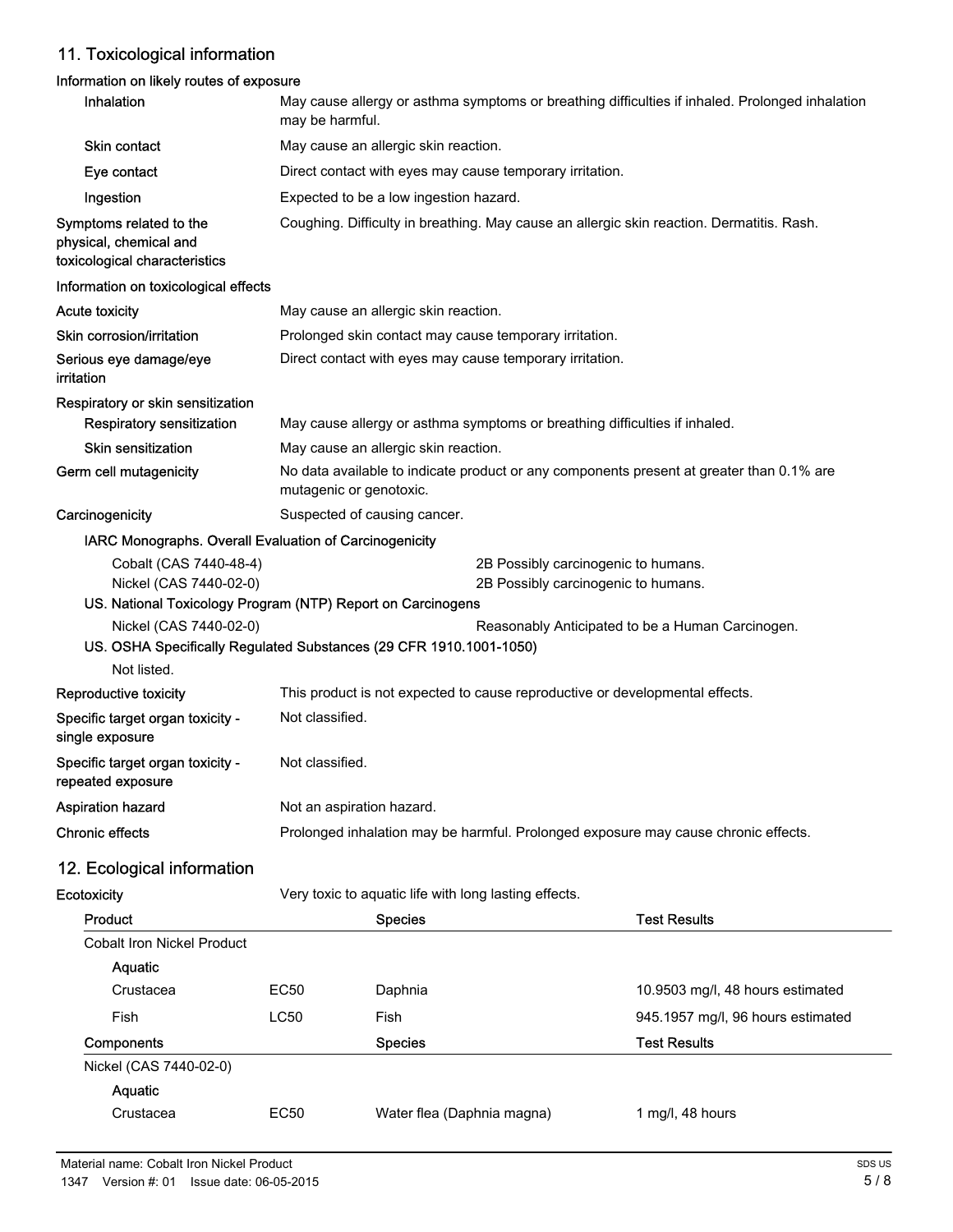| Components                                                                              |                    | <b>Species</b>                                                                                                                                                                                                                                                                                                                                    | <b>Test Results</b> |
|-----------------------------------------------------------------------------------------|--------------------|---------------------------------------------------------------------------------------------------------------------------------------------------------------------------------------------------------------------------------------------------------------------------------------------------------------------------------------------------|---------------------|
| Fish                                                                                    | <b>LC50</b>        | Fathead minnow (Pimephales promelas) 2.923 mg/l, 96 hours                                                                                                                                                                                                                                                                                         |                     |
|                                                                                         |                    | * Estimates for product may be based on additional component data not shown.                                                                                                                                                                                                                                                                      |                     |
| Persistence and degradability                                                           |                    | No data is available on the degradability of this product.                                                                                                                                                                                                                                                                                        |                     |
| <b>Bioaccumulative potential</b>                                                        | No data available. |                                                                                                                                                                                                                                                                                                                                                   |                     |
| Mobility in soil                                                                        | No data available. |                                                                                                                                                                                                                                                                                                                                                   |                     |
| Other adverse effects                                                                   |                    | No other adverse environmental effects (e.g. ozone depletion, photochemical ozone creation<br>potential, endocrine disruption, global warming potential) are expected from this component.                                                                                                                                                        |                     |
| 13. Disposal considerations                                                             |                    |                                                                                                                                                                                                                                                                                                                                                   |                     |
| <b>Disposal instructions</b>                                                            |                    | Collect and reclaim or dispose in sealed containers at licensed waste disposal site. Do not allow<br>this material to drain into sewers/water supplies. Do not contaminate ponds, waterways or ditches<br>with chemical or used container. Dispose of contents/container in accordance with<br>local/regional/national/international regulations. |                     |
| Local disposal regulations                                                              |                    | Dispose in accordance with all applicable regulations.                                                                                                                                                                                                                                                                                            |                     |
| Hazardous waste code                                                                    | disposal company.  | The waste code should be assigned in discussion between the user, the producer and the waste                                                                                                                                                                                                                                                      |                     |
| Waste from residues / unused<br>products                                                |                    | Dispose of in accordance with local regulations. Empty containers or liners may retain some<br>product residues. This material and its container must be disposed of in a safe manner (see:<br>Disposal instructions).                                                                                                                            |                     |
| Contaminated packaging                                                                  | disposal.          | Since emptied containers may retain product residue, follow label warnings even after container is<br>emptied. Empty containers should be taken to an approved waste handling site for recycling or                                                                                                                                               |                     |
| 14. Transport information                                                               |                    |                                                                                                                                                                                                                                                                                                                                                   |                     |
| <b>DOT</b>                                                                              |                    |                                                                                                                                                                                                                                                                                                                                                   |                     |
| Not regulated as dangerous goods.                                                       |                    |                                                                                                                                                                                                                                                                                                                                                   |                     |
| <b>IATA</b>                                                                             |                    |                                                                                                                                                                                                                                                                                                                                                   |                     |
| Not regulated as dangerous goods.                                                       |                    |                                                                                                                                                                                                                                                                                                                                                   |                     |
| <b>IMDG</b>                                                                             |                    |                                                                                                                                                                                                                                                                                                                                                   |                     |
| Not regulated as dangerous goods.                                                       |                    |                                                                                                                                                                                                                                                                                                                                                   |                     |
| General information                                                                     |                    | IMDG Regulated Marine Pollutant. DOT Regulated Marine Pollutant.                                                                                                                                                                                                                                                                                  |                     |
| 15. Regulatory information                                                              |                    |                                                                                                                                                                                                                                                                                                                                                   |                     |
| US federal regulations                                                                  |                    | This product is a "Hazardous Chemical" as defined by the OSHA Hazard Communication<br>Standard, 29 CFR 1910.1200.                                                                                                                                                                                                                                 |                     |
| TSCA Section 12(b) Export Notification (40 CFR 707, Subpt. D)                           |                    |                                                                                                                                                                                                                                                                                                                                                   |                     |
| Not regulated.                                                                          |                    |                                                                                                                                                                                                                                                                                                                                                   |                     |
| CERCLA Hazardous Substance List (40 CFR 302.4)                                          |                    |                                                                                                                                                                                                                                                                                                                                                   |                     |
| Cobalt (CAS 7440-48-4)                                                                  |                    | Listed.                                                                                                                                                                                                                                                                                                                                           |                     |
| Nickel (CAS 7440-02-0)                                                                  |                    | Listed.                                                                                                                                                                                                                                                                                                                                           |                     |
| Not listed.                                                                             |                    | US. OSHA Specifically Regulated Substances (29 CFR 1910.1001-1050)                                                                                                                                                                                                                                                                                |                     |
|                                                                                         |                    |                                                                                                                                                                                                                                                                                                                                                   |                     |
| Superfund Amendments and Reauthorization Act of 1986 (SARA)<br><b>Hazard categories</b> |                    | Immediate Hazard - Yes                                                                                                                                                                                                                                                                                                                            |                     |
|                                                                                         |                    | Delayed Hazard - Yes                                                                                                                                                                                                                                                                                                                              |                     |
|                                                                                         | Fire Hazard - No   |                                                                                                                                                                                                                                                                                                                                                   |                     |
|                                                                                         |                    | Pressure Hazard - No<br>Reactivity Hazard - No                                                                                                                                                                                                                                                                                                    |                     |
| SARA 302 Extremely hazardous substance                                                  |                    |                                                                                                                                                                                                                                                                                                                                                   |                     |
| Not listed.                                                                             |                    |                                                                                                                                                                                                                                                                                                                                                   |                     |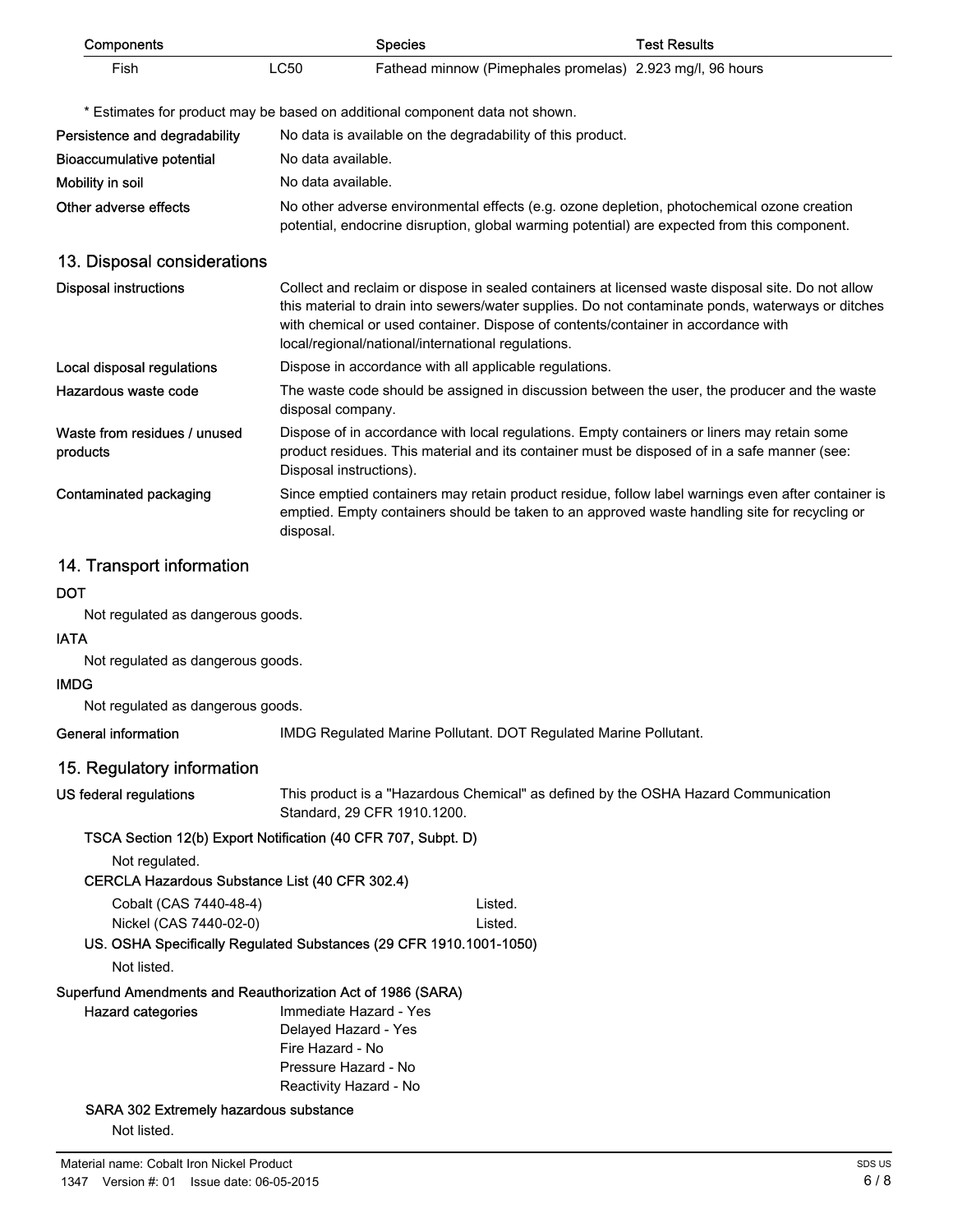#### SARA 311/312 Hazardous No chemical

#### SARA 313 (TRI reporting)

| Chemical name | <b>CAS</b> number | % by wt.   |  |
|---------------|-------------------|------------|--|
| Cobalt        | 7440-48-4         | $50 - 95$  |  |
| Nickel        | 7440-02-0         | $0.1 - 20$ |  |

#### Other federal regulations

Clean Air Act (CAA) Section 112 Hazardous Air Pollutants (HAPs) List

Cobalt (CAS 7440-48-4) Nickel (CAS 7440-02-0)

#### Clean Air Act (CAA) Section 112(r) Accidental Release Prevention (40 CFR 68.130)

Not regulated.

Safe Drinking Water Act Not regulated. (SDWA)

#### US state regulations

#### US - New Jersey RTK - Substances: Listed substance

Cobalt (CAS 7440-48-4) Nickel (CAS 7440-02-0)

#### US - Pennsylvania RTK - Hazardous Substances: All compounds of this substance are considered environmental hazards

Cobalt (CAS 7440-48-4) Nickel (CAS 7440-02-0)

#### US - Pennsylvania RTK - Hazardous Substances: Special hazard

Nickel (CAS 7440-02-0)

#### US. California Controlled Substances. CA Department of Justice (California Health and Safety Code Section 11100)

Not listed.

#### US. California. Candidate Chemicals List. Safer Consumer Products Regulations (Cal. Code Regs, tit. 22, 69502.3, subd. (a))

Cobalt (CAS 7440-48-4) Iron (CAS 7439-89-6) Nickel (CAS 7440-02-0)

#### US. Massachusetts RTK - Substance List

Cobalt (CAS 7440-48-4) Nickel (CAS 7440-02-0)

#### US. New Jersey Worker and Community Right-to-Know Act

Cobalt (CAS 7440-48-4) Nickel (CAS 7440-02-0)

#### US. Pennsylvania RTK - Hazardous Substances

Cobalt (CAS 7440-48-4) Nickel (CAS 7440-02-0)

#### US. Pennsylvania Worker and Community Right-to-Know Law

Cobalt (CAS 7440-48-4) Nickel (CAS 7440-02-0)

#### US. Rhode Island RTK

Cobalt (CAS 7440-48-4) Nickel (CAS 7440-02-0)

#### US. California Proposition 65

WARNING: This product contains a chemical known to the State of California to cause cancer.

#### US - California Proposition 65 - CRT: Listed date/Carcinogenic substance

| Cobalt (CAS 7440-48-4) | Listed: July 1, 1992    |
|------------------------|-------------------------|
| Nickel (CAS 7440-02-0) | Listed: October 1, 1989 |

### 16. Other information, including date of preparation or last revision

**Issue date** 06-05-2015